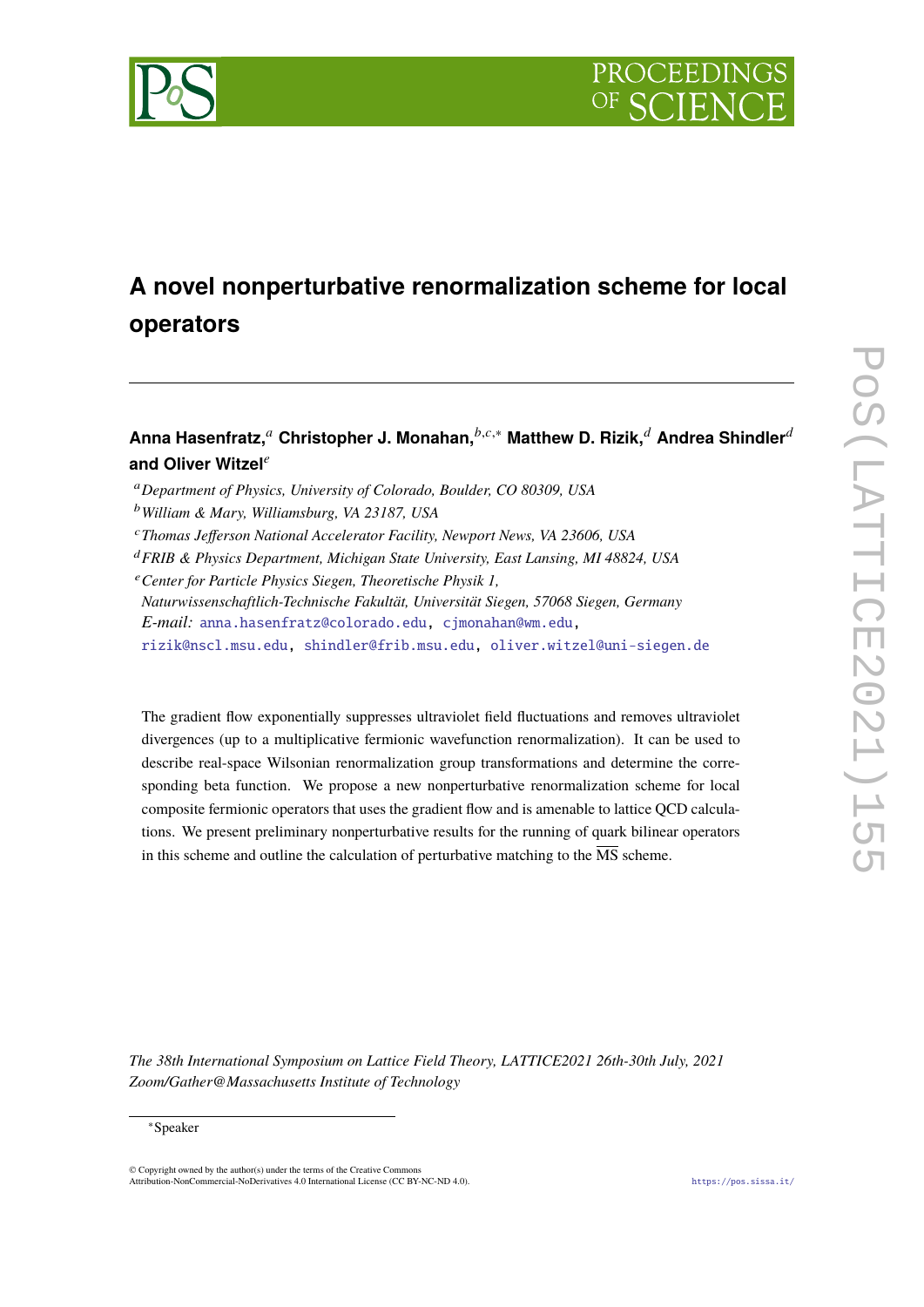#### **1. Introduction**

Quantum chromodynamics (QCD), the gauge theory of the strong nuclear force, is strongly coupled at hadronic energy scales. Lattice QCD provides a numerical approach to studying the nonperturbative features of QCD by discretizing spacetime and evaluating the path integral stochastically with Markov chain Monte Carlo methods. The discretized spacetime provides a gauge-invariant ultraviolet regulator of QCD, and taking the continuum limit corresponds to removing this ultraviolet regulator. This, in turn, requires that both the lattice QCD action and all probe operators are renormalized. For QCD at hadronic energy scales, this requires a nonperturbative renormalization procedure. Ideally, a fully nonperturbative renormalization scheme for lattice QCD should preserve gauge-invariance and be amenable to numerical implementation on the lattice and calculable in perturbation theory at high energies. Moreover, a method for extracting the nonperturbative energy dependence that allows matching results in both low- and high-energy regimes is necessary. We propose a new renormalization procedure that satisfies these requirements and study its application to quark bilinear operators.

This new approach allows for the nonperturbative determination of the anomalous dimension of quark bilinear operators through the real-space renormalization group (RG), implemented using the gradient flow  $[1-3]$  $[1-3]$ . The gradient flow is not an RG transformation as it lacks the crucial step of rescaling (coarse graining). However, as Ref. [\[4\]](#page-8-2) outlines, a coarse graining step can be implemented at the level of expectation values, transforming the gradient flow to a complete real-space RG transformation. There are three steps. First, we calculate the nonperturbative renormalization parameter  $Z_{\alpha}^{\text{GF}}$  $O^{GF}(\mu, a)$  at a low-energy scale, through a ratio of matrix elements of gradient-flowed operator O. Then, we evaluate the nonperturbative anomalous dimension,  $\gamma_O$  by computing the numerical logarithmic derivative of  $Z_{\alpha}^{\text{GF}}$  $O^{GF}(\mu, a)$ . Finally we match the nonperturbative gradient flow scheme to the  $\overline{\text{MS}}$ -scheme (or similar) at high energy, using a short flow time expansion (SFTE) applied to our gradient flow scheme.

There are two widely-used nonperturbative renormalization schemes in lattice QCD, the Schrödinger functional [\[5,](#page-8-3) [6\]](#page-8-4), and regularization-independent momentum subtraction (RI/MOM) schemes [\[7\]](#page-8-5). On the one hand, the Schrödinger functional approach is gauge-invariant and provides a natural definition of a finite volume scheme that enables the extraction of the nonperturbative running of operators, but at the cost of introducing additional analytic complications. On the other hand, RI/MOM schemes break gauge invariance, which introduces computational challenges for the gauge sector, and do not provide a natural step-scaling procedure to match low and high energy regimes. A previous proposal to use the gradient flow to define a renormalization scheme for local fermionic operators was limited to a finite volume step-scaling procedure for quenched QCD [\[8\]](#page-9-0).

Our proposed scheme is gauge invariant and defines anomalous dimensions nonperturbatively. However, the smearing radius of the flow must be small compared to other length scales in the calculation, which may lead to a "window problem". Moreover, the flow introduces additional diagrams in perturbative matching calculations. We note that these diagrams can be computed in continuum perturbation theory, avoiding the need for lattice perturbation theory.

Here we provide a proof-of-principle calculation of the renormalization factors and anomalous dimensions of quark bilinear operators. We anticipate that our renormalization scheme can be implemented for a wide range of local operators in lattice QCD, from flavor-changing weak currents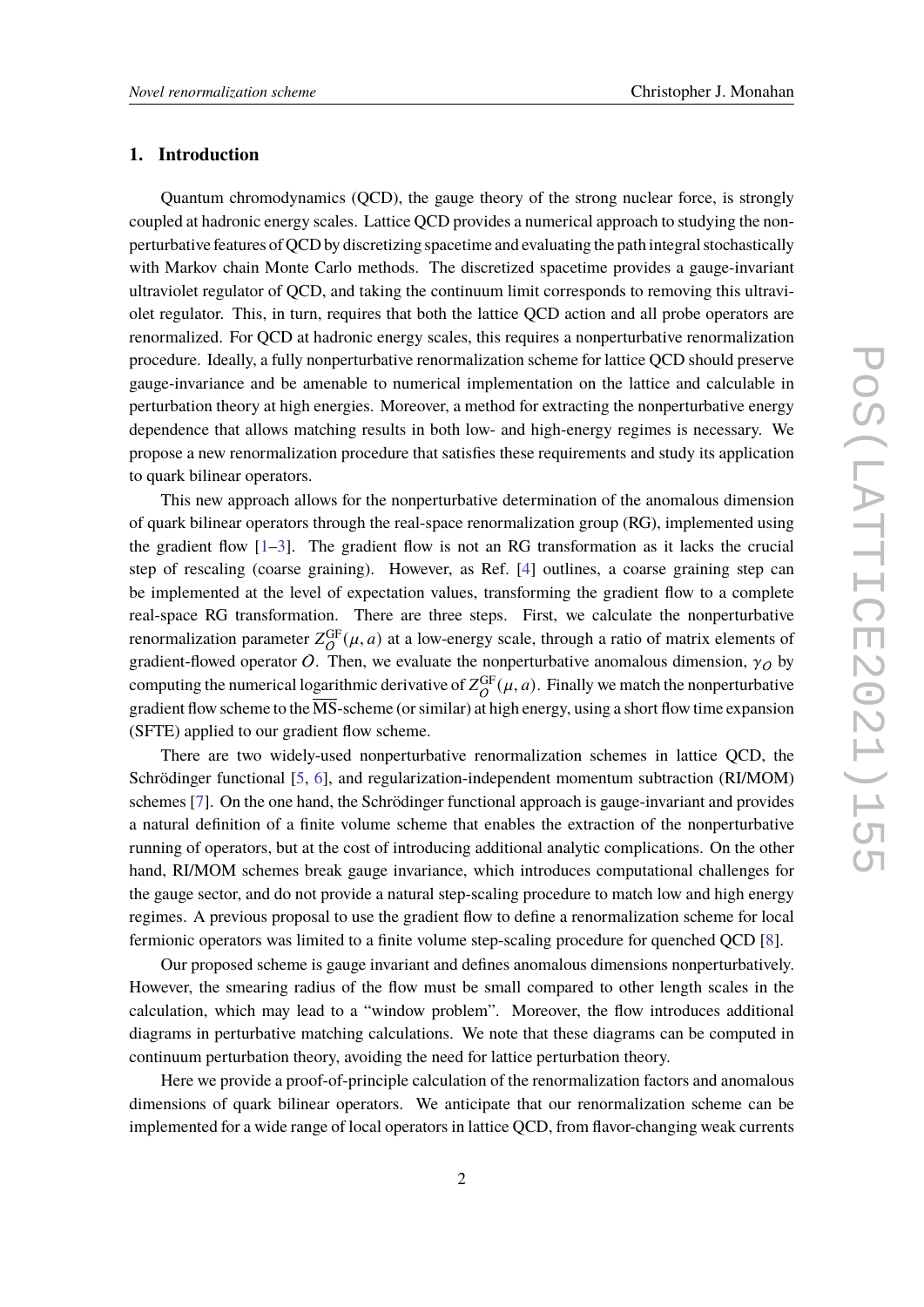and four-quark operators, to twist-2 operators relevant to hadron structure calculations. Calculations for further quantities are discussed in  $[9-13]$  $[9-13]$ . Future work will be required to identify the region of applicability, quantify the associated systematic uncertainties, and assess the viability of our scheme for different local operators.

#### **2. Renormalization procedure**

Gradient flow transformations can describe real-space Wilsonian RG transformations [\[4,](#page-8-2) [14–](#page-9-3) [18\]](#page-9-4), allowing the determination of the RG  $\beta$  function of the running coupling constant [\[19–](#page-9-5)[23\]](#page-10-0) and the anomalous dimension of composite fermion operators [\[4\]](#page-8-2).

Real space RG transformations are constructed from blocked fields, defined over a "coarsegrained" subset of the lattice and constructed from the original fields, which are then integrated out. Blocking transformations leave the partition function of the theory invariant, but both the parameters of the action and expectation values of operators change. Typically, these changes have a complicated analytical form, but in the vicinity of a fixed point or renormalized trajectory the analytic structure is well understood.

The gradient flow transformation in real space averages the field variables over a region The gradient now transformation in rear space averages the field variables over a region proportional to  $\sqrt{2Dt}$  in a D-dimensional spacetime [\[1](#page-8-0)[–3\]](#page-8-1). The flowed fields are therefore a natural choice for blocked field variables. Moreover, flowed operators provide probes of unflowed composite operators. So it is natural to consider correlation functions between blocked and unblocked, flowed and unflowed operators. The gradient flow transformation does not change the lattice spacing, it has to be supplemented by a coarse graining step to define an RG transformation. Coarse graining can be applied to expectation values. That way the gradient flow describes an RG transformation if the gradient flow flow-time t and RG scale change b are related by  $b \propto \sqrt{t/a^2}$ , with  $\sqrt{t/a^2} \gg 1$  [\[4\]](#page-8-2).

Calculating expectation values in RG flowed systems does not require simulations with the flowed action. It is sufficient to calculate expectation values of flowed operators on ensembles generated with the original action. This observation greatly simplifies the numerical task of real space RG [\[24\]](#page-10-1). Nevertheless, it is worth emphasizing that the gradient flow is not an RG transformation. The RG blocked action has fixed points, while the flowed action flows to a saddle in the action parameter space. Moreover, identifying flowed fields with blocked fields does not allow the iteration of the RG transformation, because the blocked fields from a second blocking step cannot be expressed as simple flowed variables.

In the large flow-time limit the RG flow tracks the renormalized trajectory and expectation values of scaling operators describe continuum physics. In particular, the operator  $t^2 \langle E \rangle_t$ , where  $\langle E \rangle_t$  is the energy density of the gauge fields at flow time t, is dimensionless and can be used to define a renormalized coupling and the corresponding RG  $\beta$  function,

<span id="page-2-1"></span>
$$
g_{\text{GF}}^2(t/a^2;\beta) = \mathcal{N}t^2 \langle E \rangle_{t;\beta}, \qquad \beta(g_{\text{GF}}^2) = -t \frac{dg_{\text{GF}}^2}{d\,t} \,. \tag{1}
$$

The expectation value  $\langle E \rangle_t$  is calculated on ensembles with fixed bare coupling  $\beta = 2N_c/g_0^2$  and corresponding lattice spacing  $a(\beta)$ , so  $g_{GF}^2$  depends both on the lattice flow time  $t/a^2$  and  $\beta$ . Here  $N$  is a normalization<sup>[1](#page-2-0)</sup> and throughout this work we use a subscript GF to indicate a gradient flow

<span id="page-2-0"></span><sup>&</sup>lt;sup>1</sup>If  $N = 128\pi^2/(3(N_c^2 - 1))$ ,  $g_{\text{GF}}^2$  matches the  $\overline{\text{MS}}$  coupling at tree level [\[3\]](#page-8-1).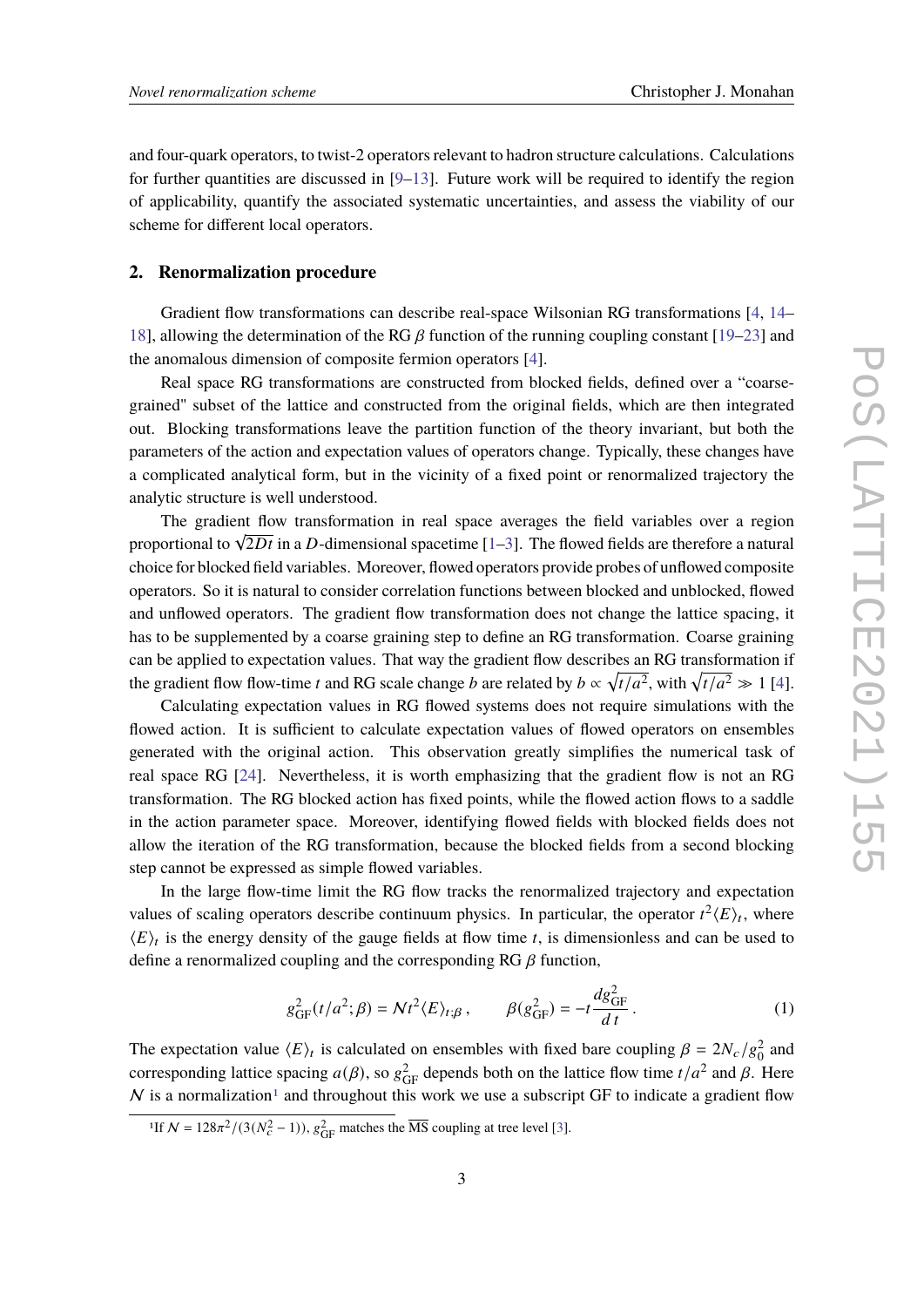scheme. Only in the  $t/a^2 \to \infty$  limit can  $g_{GF}^2$  be interpreted as a renormalized coupling at energy  $\mu \sim 1/\sqrt{8t}$ .

Fermionic composite operators evolve according to their scaling dimension under RG. If the RG transformation is linear, as it is the case for the fermion gradient flow [\[25,](#page-10-2) [26\]](#page-10-3), they also pick up a wave function renormalization factor  $Z_{\chi}$  (corresponding to the  $\eta$  exponent in RG language). The vector current has vanishing anomalous dimension, therefore the ratio of any meson operator and the vector current depends only on the anomalous dimension of the meson operator.

To define our renormalization scheme, we consider a local flowed operator  $O(x; t/a^2)$  at fixed bare gauge coupling  $\beta$ , and its correlation function with a probe operator,  $\tilde{O}$ , chosen to ensure that the two-point function

<span id="page-3-0"></span>
$$
G_O(x_4; t/a^2, \beta) = a^3 \sum_{\mathbf{x}} \left\langle O(\mathbf{x}, x_4; t/a^2) \widetilde{O}(0) \right\rangle_{\beta}
$$
 (2)

does not vanish. It is natural to chose the unflowed operator as the probe  $\widetilde{O} = O$ .

We define the ratio

<span id="page-3-2"></span>
$$
R_O(x_4; t/a^2, \beta) = \frac{G_O(x_4; t/a^2, \beta)}{G_V(x_4; t/a^2, \beta)},
$$
\n(3)

with

$$
G_V(x_4; t/a^2, \beta) = \frac{1}{3} \sum_{k=1}^3 a^3 \sum_{\mathbf{x}} \left\langle V_k(\mathbf{x}, x_4; t/a^2) \widetilde{V}_k(0) \right\rangle_{\beta} . \tag{4}
$$

Here  $V_k(\mathbf{x}, x_4; t/a^2)$  is the vector current defined at lattice flow time  $t/a^2$  and  $\tilde{V}$  is an appropriate probe operator. The ratio  $R_O(x_4; t/a^2, \beta)$  depends on the anomalous dimension of the operator O and, in the limit  $t/a^2 \to \infty$ , the logarithmic derivative of  $R_O(x_4; t/a^2, \beta)$  predicts the anomalous dimension

<span id="page-3-1"></span>
$$
\gamma_O(t/a^2, \beta) = -2t \frac{\text{d}\log R_O(x_4; t/a^2, \beta)}{\text{d}t}, \qquad x_4 \gg \sqrt{2Dt} \,. \tag{5}
$$

The condition  $x_4 \gg \sqrt{2Dt}$  ensures that the flowed operator and its probe are well separated, and the correlation function in Eq. [\(2\)](#page-3-0) decays with an exponent independent of  $t/a^2$ . In this limit  $\gamma_O$  is independent of  $x_4$ .

The quantity  $\gamma_O(t/a^2, \beta)$  could be translated to the energy-dependent running anomalous dimension  $\gamma_O(\mu)$ , but it is easier and more useful to express  $\gamma_O(t/a^2, \beta)$  in terms of the running gauge coupling. Eq. [\(1\)](#page-2-1) gives the running gauge coupling at lattice flow time  $t/a^2$  at bare gauge coupling  $\beta$ , while Eq. [\(5\)](#page-3-1) predicts the anomalous dimension at the same parameters. Combining the two equations therefore predicts  $\gamma_O(g^2_{\rm GF}(t/a^2, \beta))$ . The continuum limit corresponds to  $t/a^2 \to \infty$ at fixed  $g_{\text{GF}}^2$ . That is equivalent to the  $\beta \to \infty$  limit, and predicts the running anomalous dimension  $\gamma_O(g_{\text{GF}}^2)$  in the continuum. Once the RG anomalous dimensions and  $\beta$  function are known, the expression

<span id="page-3-3"></span>
$$
\exp \int_{\bar{g}_{IR}}^{\bar{g}_{UV}} dg' \frac{\gamma_O^{\rm GF}(g')}{\beta^{\rm GF}(g')} \tag{6}
$$

connects the infrared renormalization factor to its ultraviolet counterpart. If we wish to connect with the  $\overline{MS}$  scheme, a perturbative calculation has to be carried out.

The equivalence of gradient flow and real-space RG is valid in the infinite volume limit. The definition of the renormalized coupling and RG  $\beta$  function in Eq. [\(1\)](#page-2-1) and the anomalous dimension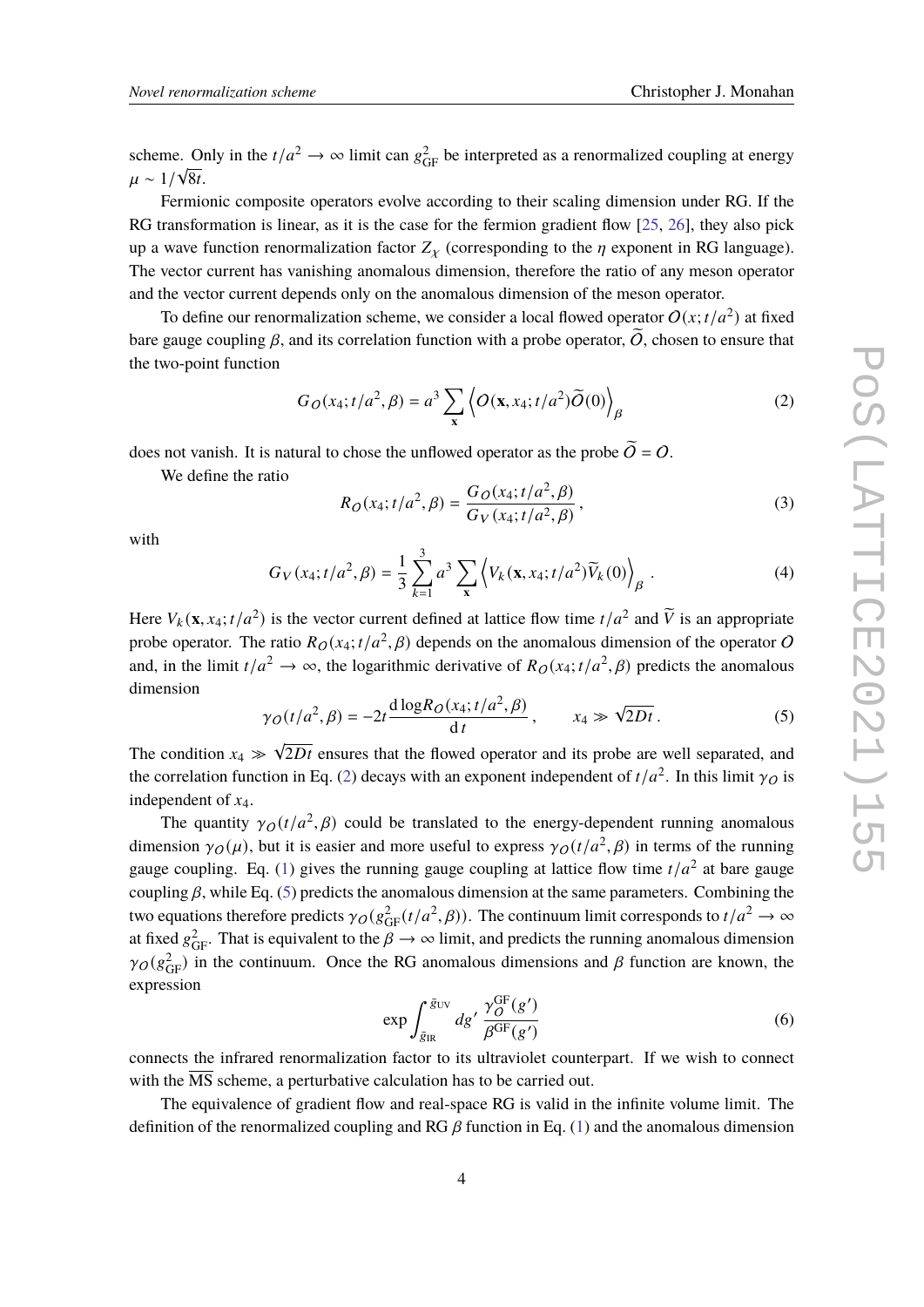<span id="page-4-2"></span>

**Figure 1:** The logarithmic derivative of ratio  $R_O$ , Eqs. [\(3\)](#page-3-2) and [\(5\)](#page-3-1), as a function of the separation  $x_4$  on the  $\beta$  = 4.80,  $am_a$  = 0.0, 24<sup>3</sup> × 64 ensemble. The left panel shows the mass (based on the pseudoscalar operator) and the right the tensor anomalous dimensions. In each case seven flow time values  $t/a^2 \in (2.0, 8.0)$  are shown.

in Eq. [\(5\)](#page-3-1) require not only infinite volume but also vanishing fermion mass  $am_q = 0$ . Thus the continuum renormalization group  $\beta$  and  $\gamma$  functions are obtained in the  $L \to \infty$ ,  $m_q \to 0$ ,  $t/a^2 \to \infty$  limit at fixed renormalized coupling  $g_{\text{GF}}^2$ .

### **3. Preliminary results**

#### **3.1 Nonperturbative calculation**

We demonstrate our new renormalization procedure by performing fermionic gradient flow measurements using a set of gauge field ensembles [\[19\]](#page-9-5) generated with tree-level improved Symanzik (Lüscher-Weisz) gauge action [\[28,](#page-10-4) [29\]](#page-10-5) and two dynamical flavors of stout-smeared [\[30\]](#page-10-6) Möbius domain wall fermions [\[31\]](#page-10-7). In the deconfined region, we perform simulations at zero quark mass and bare gauge couplings  $\beta$  in the range 8.50  $\geq \beta \geq 4.60$  using volumes  $(L/a)^3 \times T/a = 24^3 \times 64$  and  $32^3 \times 64$ . In addition we generated new  $24^3 \times 64$  ensembles in the confined region with mass  $am_q = 0.005$  and 0.010 at  $\beta = 4.40$  and 4.50, and  $am_q = 0.005$  at  $\beta$  = 4.70. All configurations are generated using GRID<sup>[2](#page-4-0)</sup> [\[32\]](#page-10-8) and we implemented our fermionic gradient flow measurements using  $QLUA<sup>3</sup>$  $QLUA<sup>3</sup>$  $QLUA<sup>3</sup>$  [\[33\]](#page-10-9). We choose to use the Wilson kernel with step-size  $\epsilon$  = 0.01 for our gradient flow implementation and apply the Laplace operator to evolve the fermion fields in flow time.

Domain wall fermions preserve chiral symmetry when the fifth dimension  $L_s$  is infinite. The explicit symmetry breaking for finite  $L_s$  is characterized by the residual mass  $am_{res}$ . In our simulations we keep  $L_s$  large so  $am_{\text{res}} < 10^{-6}$ . We find that simulations in the small volume weak coupling regime preserve chiral symmetry at the level of statistical fluctuations. This ensures, e.g., that the scalar and pseudoscalar anomalous dimensions are identical,  $\gamma_S = \gamma_{PS}$ . We have verified this expectation explicitly.

In Fig. [1](#page-4-2) we illustrate that  $\gamma_O(t/a^2, \beta)$  is independent of  $x_4$ , the separation between the flowed operator and the probe, if  $x_4 \gg \sqrt{2Dt}$ . The left panel shows the logarithmic derivative defined in

<span id="page-4-0"></span><sup>2</sup><https://github.com/paboyle/Grid>

<span id="page-4-1"></span><sup>3</sup><https://usqcd.lns.mit.edu/w/index.php/QLUA>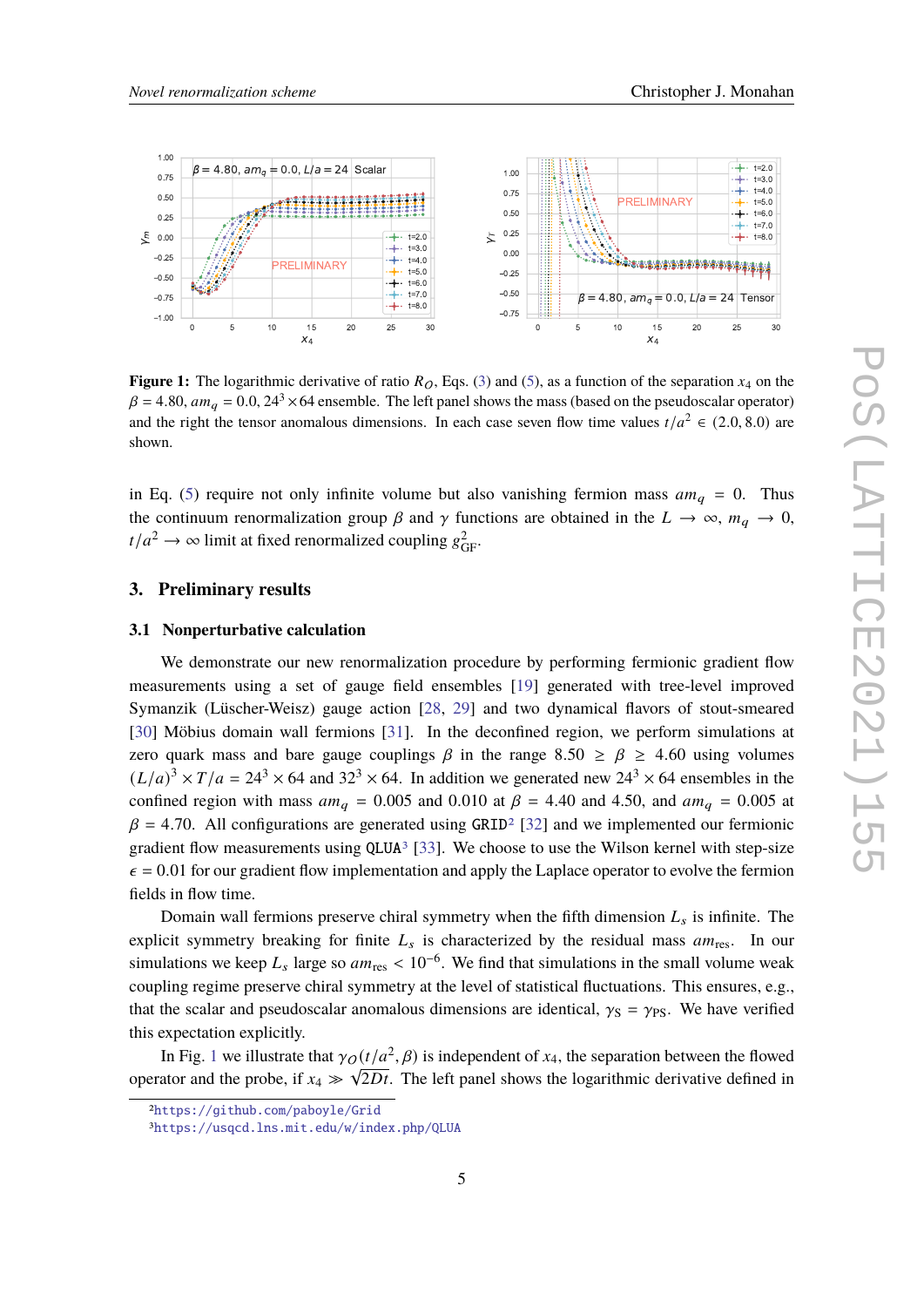<span id="page-5-0"></span>

**Figure 2:** "Raw data" for the RG  $\beta$  function (top panel) and mass and tensor anomalous dimensions (bottom panel) as a function of  $g_{GF}^2$  at many different bare coupling  $\beta$  values obtained for our  $N_f = 2$  simulations. On both panels flow times  $t/a^2 \in (2.0, 4.0)$  are shown on  $24^4 \times 64$  and  $32^3 \times 64$  volumes. Simulations in the weak coupling deconfined regime are done in the chiral limit. In the confining regime we use fermion masses  $am_q = 0.005$  and 0.010. Results in the top panel are based on Wilson flow and Wilson operator. We compare our results to the universal perturbative results at one- and two-loop, as well as three-loop in the  $\overline{\text{MS}}$  and GF schemes [\[27\]](#page-10-10). (For further details see [\[19\]](#page-9-5).) In the bottom panel we show the universal one-loop and the two-loop  $\overline{\text{MS}}$  predictions.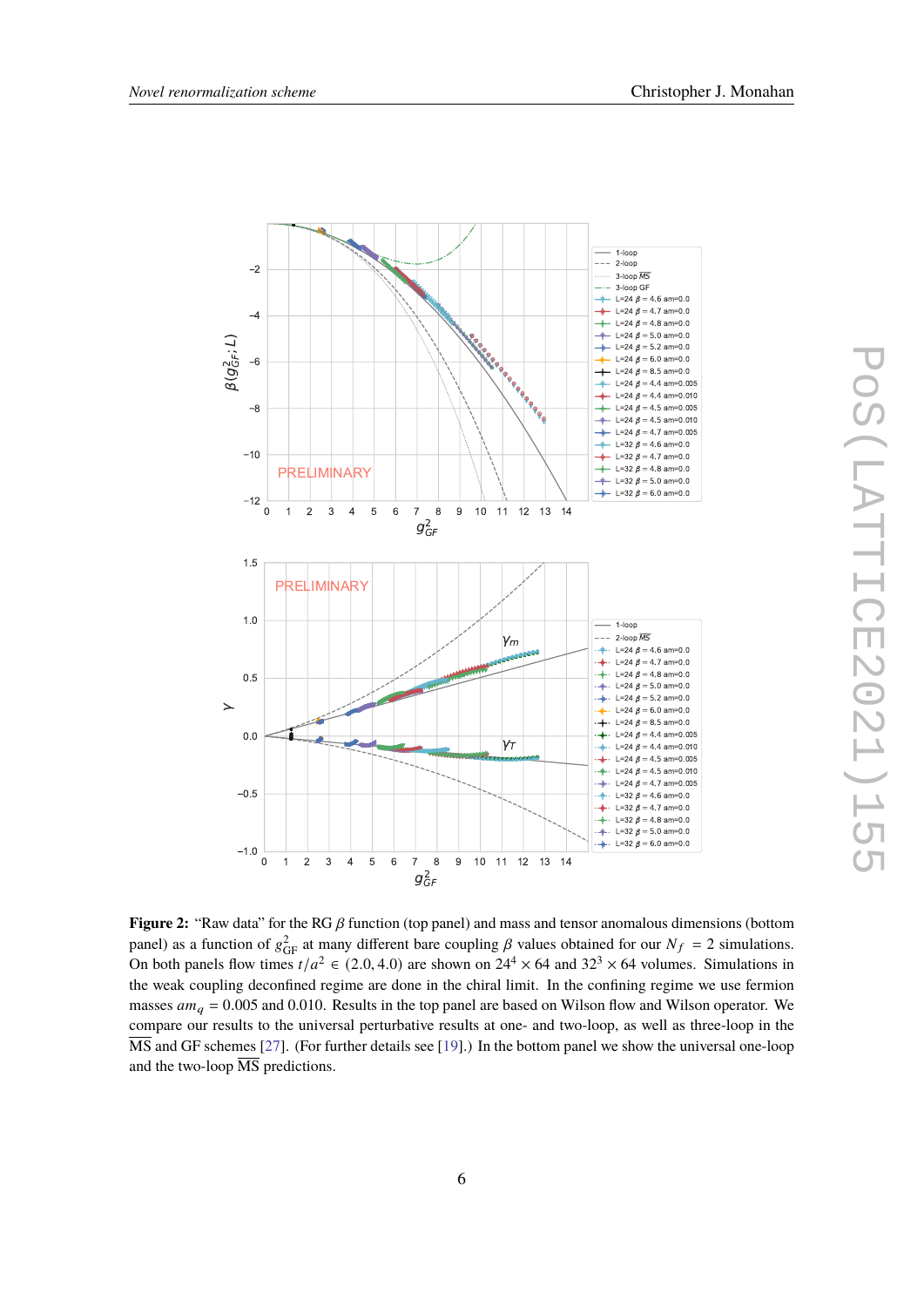Eq. [\(5\)](#page-3-1) for the pseudoscalar operator on the  $\beta = 4.80$ ,  $am_\alpha = 0.0$ ,  $24^3 \times 64$  ensemble as the function of  $x_4$ . The various color symbols correspond to different flow times between  $t/a^2 = 2.0$  and 8.0. While at short distances the flow clearly influences the prediction, all  $x_4$  dependence vanishes once  $x_4 \geq 2\sqrt{2Dt}$ . We use this regime to predict  $\gamma_O(t/a^2, \beta)$ . Figure [1](#page-4-2) also illustrates the flow time dependence of  $\gamma_O$ . For the pseudoscalar operator it shows a steady decrease with  $t/a^2$ , indicating that the mass anomalous dimension  $\gamma_m \equiv \gamma_s = \gamma_{PS}$  increases with decreasing energy. The right panel shows  $\gamma_O$  for the tensor operator. Here we observe a negative anomalous dimension that is decreasing with increasing  $t/a^2$ .

Figure [2](#page-5-0) shows our preliminary results for the RG  $\beta$  function and for the scalar and tensor anomalous dimensions. Each set of colored symbols correspond to different ensembles and represent the raw data in the flow time range  $t/a^2 \in (2.0, 4.0)$ . (Larger flow times correspond to larger  $g_{\text{GF}}^2$  in all cases.) We observe only mild mass dependence. The data at  $am_q = 0.0, 0.005$  and 0.010, when available, are nearly identical. The same is true for the volume dependence. In the investigated flow time range,  $L/a = 24$  and 32 are barely distinguishable. This implies that the infinite volume and chiral limits will be very similar to the raw data. We emphasize that, more importantly, different bare couplings, covering the range of renormalized couplings  $1.0 \leq g_{\text{GF}}^2 \leq 12.0$ , map out (approximately) a single curve. Deviations at small  $t/a^2$  flow time would imply cut-off effects, whereas deviations at large flow time indicate finite volume effects. At fixed  $g_{GF}^2$  values we might have predictions from several different ensembles, i.e. different  $t/a^2$  flow time values. The closeness/overlap of these predictions suggests that the continuum limit  $t/a^2 \to \infty$  extrapolation will also be very similar to the raw data. It is noteworthy that both the scalar and tensor anomalous dimensions lie close to the 1-loop perturbative curve even in the strong coupling range. The  $\beta$ -function shows similar behavior, pointed out previously in [\[20,](#page-9-6) [23\]](#page-10-0).

Once the continuum  $\beta$  function and anomalous dimensions are obtained, the ratio of the  $Z$ factors can be determined according to Eq. [\(6\)](#page-3-3). The final step is the perturbative calculation to connect our gradient flow scheme to the  $\overline{\text{MS}}$  scheme.

#### **3.2 Perturbative matching at leading order**

The matching factor relating our gradient flow scheme and the  $\overline{MS}$  scheme can be written in terms of the renormalization group invariant (RGI) operators as

$$
c^{\overline{\rm MS}} \leftarrow \mathrm{GF}(\mu_{\rm UV}^{\rm GF}, \mu_{\rm UV}^{\overline{\rm MS}}) = \exp \left\{ \int_0^{g_{\rm GF}^{\rm UV}} dg' \frac{\gamma_O^{\rm GF}(g')}{\beta^{\rm GF}(g')} - \int_0^{g_{\rm MS}^{\rm UV}} dg' \frac{\gamma_O^{\overline{\rm MS}}(g')}{\beta^{\overline{\rm MS}}(g')} \right\}.
$$
 (7)

Here we denote the renormalized coupling in the  $\overline{\text{MS}}$  scheme by  $g_{\overline{\text{MS}}}$  and the renormalized coupling in the GF scheme by  $g_{\text{GF}}$ . In general we consider different renormalization scales,  $\mu_{\text{UV}}^{\text{GF}}, \mu_{\text{UV}}^{\overline{\text{MS}}}$  in the two schemes, both in the perturbative high energy region.

We demonstrate our perturbative matching procedure at leading order in perturbation theory. We determine the next-to-leading-order contributions to the quark bilinear two-point functions,  $R_O(x_4; 0)$ , by calculating the relevant diagrams at nonzero external momentum transfer and then Fourier transforming the result with respect to the external three momentum. For the leading order anomalous dimension, it is sufficient to determine the flow time dependence of  $R_O(x_4; t)$  through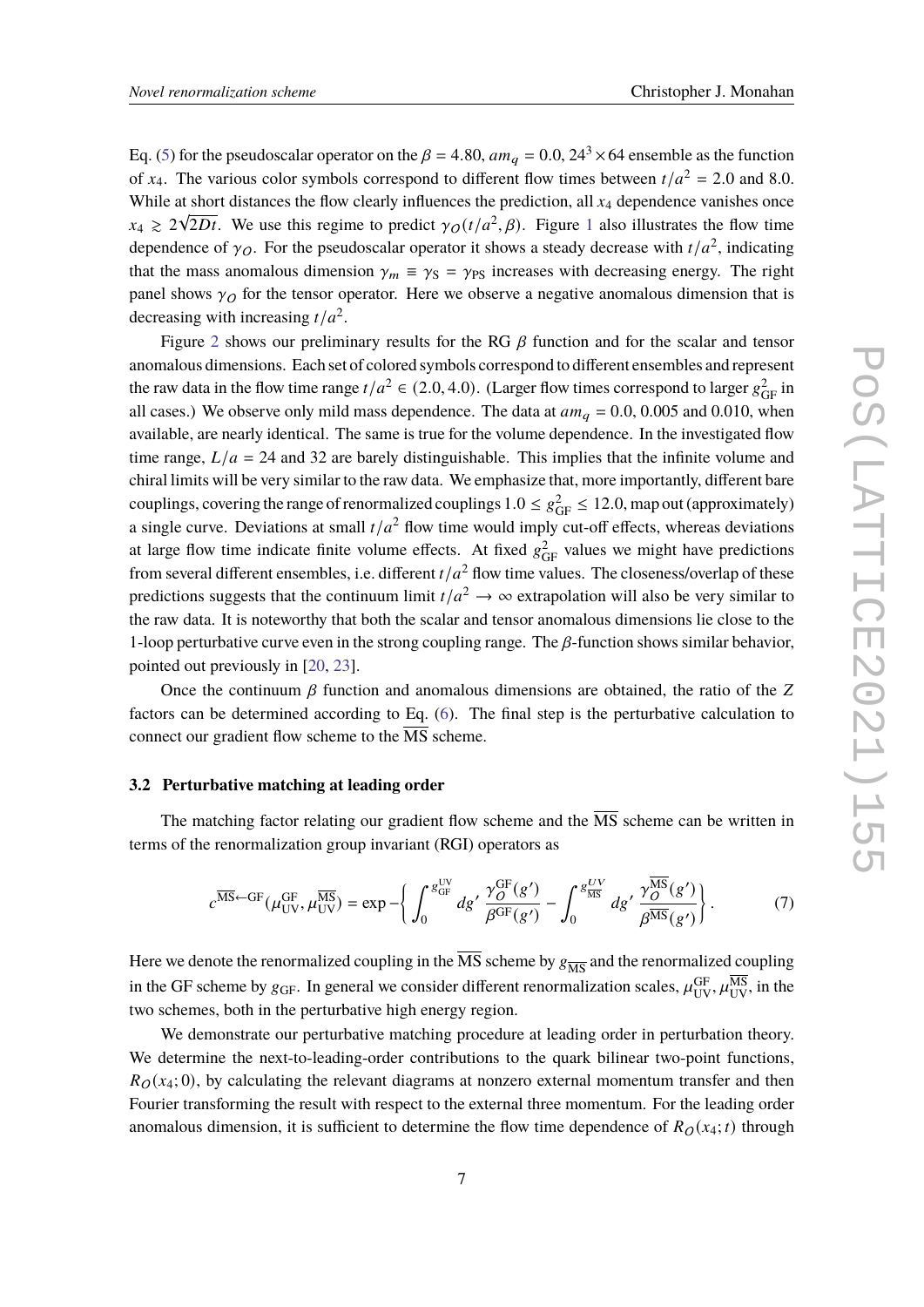a short flow time expansion of renormalized 2-point functions [\[25\]](#page-10-2)

$$
G_O^R(x_4; \mu^2, t) \sim c_O(\mu^2 t) G_O^R(x_4; \mu^2, t = 0) + O(t) \,. \tag{8}
$$

This approach has the advantage that the expansion coefficient  $c_O(\mu^2 t)$  can be extracted from a more straightforward one loop calculation of, e.g., quark bilinears with external quark states.

We need only the divergent contributions to  $R_O(x_4; t)$  to extract the leading order anomalous dimension of the quark bilinear  $O$ . These divergent contributions are

$$
G_O(x_4; t) = G_O^{(0)}(x_4; t) \left\{ 1 - \frac{\alpha_S}{3\pi} \left[ \frac{a_O}{\epsilon} + b_O \log(8\pi\mu^2 t) + c_O \log(\pi\mu^2 x_4^2) \right] + O(\epsilon, m, \alpha_S^2) \right\}, \quad (9)
$$

where the  $a_O$ ,  $b_O$ , and  $c_O$  depend on the choice of quark bilinear.

From these results, we evaluate the anomalous dimensions for each quark bilinear through Eq. [\(5\)](#page-3-1), and find  $\gamma_O = 1/3\pi$  {6, 6, 0, 0, -2} for the scalar, pseudoscalar, vector, axialvector, and tensor currents, respectively. These values are in agreement with [\[34,](#page-10-11) [35\]](#page-10-12) in the cases of the scalar and pseudoscalar currents by comparison with the mass anomalous dimension. A complete next-to-leading order matching calculation will be pursued in future work.

#### **4. Summary**

We propose a new nonperturbative, gauge-invariant renormalization scheme for local operators in QCD. Our scheme is based on the properties of a real-space renormalization group transformation that we implement through the gradient flow. Here we applied this scheme to local quark bilinear operators, but we expect that the scheme can be implemented for a wide range of local operators.

We define this gradient flow scheme through a ratio of two-point functions, which eliminates the wavefunction renormalization of fermion fields at finite gradient flow time. The logarithmic derivative of this ratio predicts the anomalous dimension of the local operator at a given bare coupling  $\beta$  and lattice flow time  $t/a^2$ . When combined with the gradient flow coupling  $g_{GF}^2$  at the same lattice parameters, we obtain the running anomalous dimension  $\gamma_O(g_{\text{GF}}^2)$ . The continuum limit is obtained in the infinite volume chiral limit as  $t/a^2 \to \infty$  at fixed  $g_{\text{GF}}^2$ . Our numerical data suggest that cutoff effects are small. Curiously, we find that both the RG  $\beta$  and  $\gamma$  functions are close to their tree-level perturbative values even at strong gauge coupling. In principle, our procedure maps out the energy dependence of the operator from low to high energies, where the gradient flow scheme can safely be matched to the MS scheme using perturbation theory.

The flow time in our scheme introduces a potential "window problem". A clean separation of physics at different length scales requires that the flow time is much larger than the lattice spacing to avoid discretization effects (or, in renormalization group language, to ensure that the flow has reached the vicinity of the renormalized trajectory). At the same time the flow time needs to be much smaller than the volume, to avoid finite volume contributions. Our preliminary numerical results indicate only mild volume dependence, suggesting that lattice sizes  $L/a \geq 24$  are sufficient to carry out the calculation. Future work will be needed to establish the regions of the strong coupling constant for which we can safely perform continuum and infinite volume limits, and to check the stability of the perturbative matching.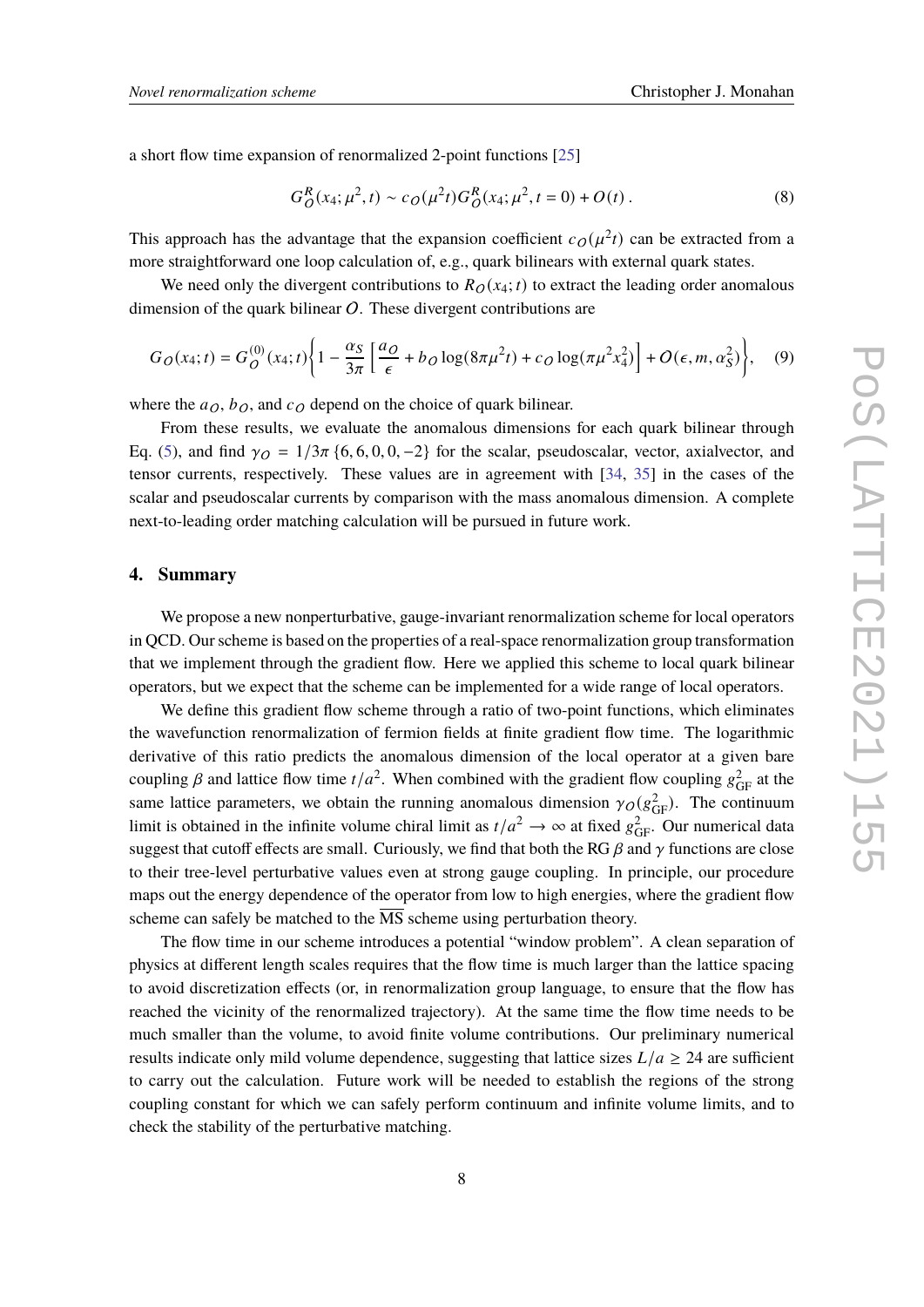#### **Acknowledgements**

CJM is supported in part by USDOE grant No. DE-AC05-06OR23177, under which Jefferson Science Associates, LLC, manages and operates Jefferson Lab. A.H. acknowledges support by DOE grant DE-SC0010005. MDR and AS acknowledge funding support under the National Science Foundation grant PHY-1913287.

Computations for this work were carried out in part on facilities of the USQCD Collaboration, which are funded by the Office of Science of the U.S. Department of Energy, the RMACC Summit supercomputer [\[36\]](#page-10-13), which is supported by the National Science Foundation (awards No. ACI-1532235 and No. ACI-1532236), the University of Colorado Boulder, and Colorado State University, and the compute cluster OMNI of the University of Siegen. This work used the Extreme Science and Engineering Discovery Environment (XSEDE), which is supported by National Science Foundation grant number ACI-1548562 [\[37\]](#page-11-0) through allocation TG-PHY180005 on the XSEDE resource stampede2. This research also used resources of the National Energy Research Scientific Computing Center (NERSC), a U.S. Department of Energy Office of Science User Facility operated under Contract No. DE-AC02-05CH11231. We thank Fermilab, Jefferson Lab, NERSC, the University of Colorado Boulder, the University of Siegen, TACC, the NSF, and the U.S. DOE for providing the facilities essential for the completion of this work.

## **References**

- <span id="page-8-0"></span>[1] R. Narayanan and H. Neuberger, Infinite N phase transitions in continuum Wilson loop operators, JHEP **0603** [\(2006\) 064](https://doi.org/10.1088/1126-6708/2006/03/064) [[hep-th/0601210](https://arxiv.org/abs/hep-th/0601210)].
- [2] M. Lüscher, Trivializing maps, the Wilson flow and the HMC algorithm, [Commun.](https://doi.org/10.1007/s00220-009-0953-7) Math. Phys. **293** [\(2010\) 899](https://doi.org/10.1007/s00220-009-0953-7) [[0907.5491](https://arxiv.org/abs/0907.5491)].
- <span id="page-8-1"></span>[3] Lüscher, M., Properties and uses of the Wilson flow in lattice QCD, JHEP **1008** [\(2010\) 071](https://doi.org/10.1007/JHEP08(2010)071) [[1006.4518](https://arxiv.org/abs/1006.4518)].
- <span id="page-8-2"></span>[4] A. Carosso, A. Hasenfratz and E.T. Neil, Nonperturbative Renormalization of Operators in Near-Conformal Systems Using Gradient Flows, Phys. Rev. Lett. **121** [\(2018\) 201601](https://doi.org/10.1103/PhysRevLett.121.201601) [[1806.01385](https://arxiv.org/abs/1806.01385)].
- <span id="page-8-3"></span>[5] M. Lüscher, R. Narayanan, P. Weisz and U. Wolff, The Schrödinger functional: A Renormalizable probe for nonAbelian gauge theories, [Nucl.](https://doi.org/10.1016/0550-3213(92)90466-O) Phys. B **384** [\(1992\) 168](https://doi.org/10.1016/0550-3213(92)90466-O) [[hep-lat/9207009](https://arxiv.org/abs/hep-lat/9207009)].
- <span id="page-8-4"></span>[6] S. Sint, On the Schrodinger functional in QCD, Nucl. Phys. B **421** [\(1994\) 135](https://doi.org/10.1016/0550-3213(94)90228-3) [[hep-lat/9312079](https://arxiv.org/abs/hep-lat/9312079)].
- <span id="page-8-5"></span>[7] G. Martinelli, C. Pittori, C.T. Sachrajda, M. Testa and A. Vladikas, A General method for nonperturbative renormalization of lattice operators, [Nucl.](https://doi.org/10.1016/0550-3213(95)00126-D) Phys. B **445** [\(1995\) 81](https://doi.org/10.1016/0550-3213(95)00126-D) [[hep-lat/9411010](https://arxiv.org/abs/hep-lat/9411010)].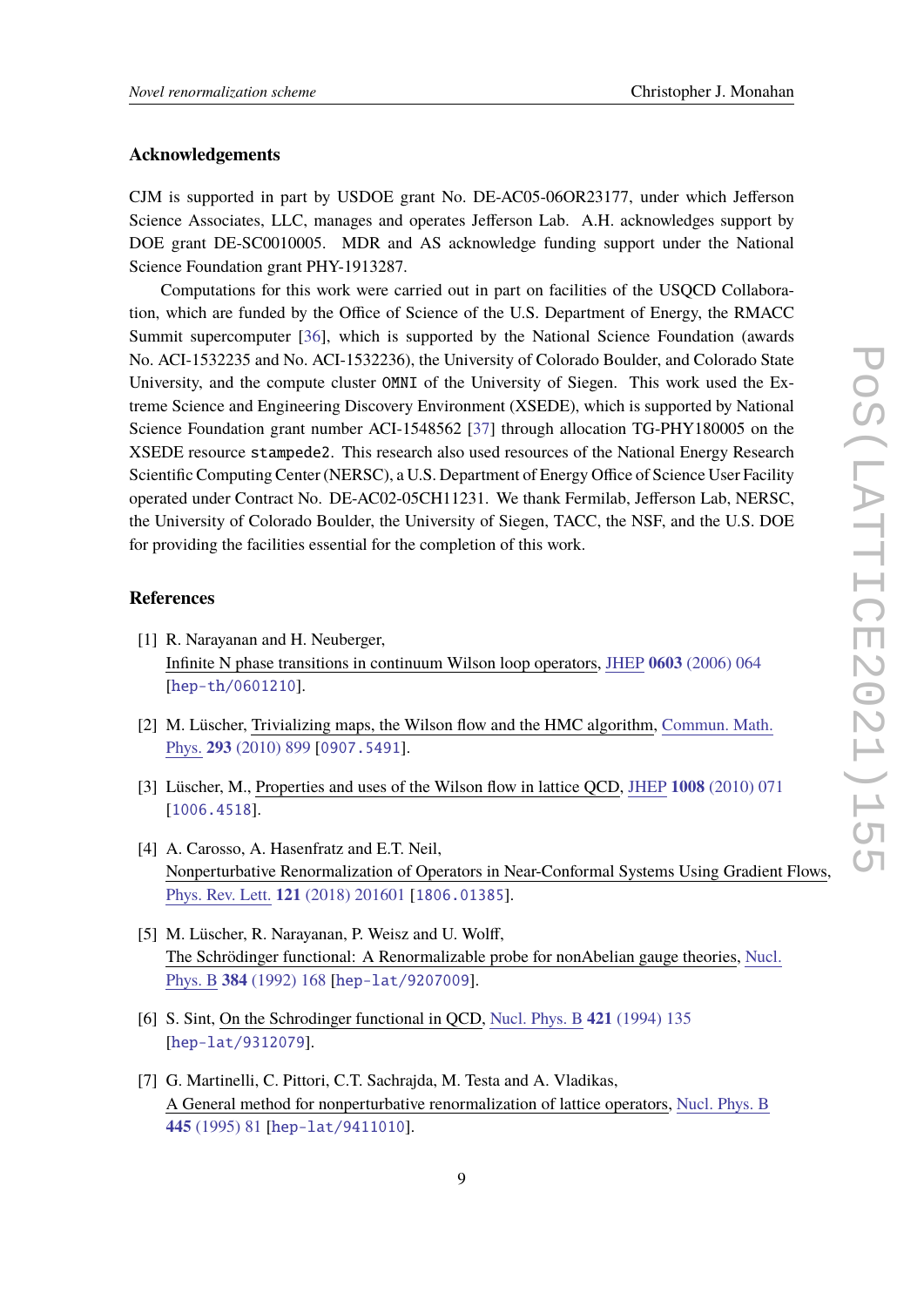- <span id="page-9-0"></span>[8] C. Monahan and K. Orginos, Finite volume renormalization scheme for fermionic operators, PoS **[Lattice2013](https://doi.org/10.22323/1.187.0443)** (2014) 443 [[1311.2310](https://arxiv.org/abs/1311.2310)].
- <span id="page-9-1"></span>[9] SYMLAT collaboration, Short flow-time coefficients of CP-violating operators, [Phys.](https://doi.org/10.1103/PhysRevD.102.034509) Rev. D **102** [\(2020\) 034509](https://doi.org/10.1103/PhysRevD.102.034509) [[2005.04199](https://arxiv.org/abs/2005.04199)].
- [10] R.V. Harlander, F. Lange and T. Neumann, Hadronic vacuum polarization using gradient flow, JHEP **08** [\(2020\) 109](https://doi.org/10.1007/JHEP08(2020)109) [[2007.01057](https://arxiv.org/abs/2007.01057)].
- [11] SYMLAT collaboration, Nonperturbative renormalization of the quark chromoelectric dipole moment with the gradient flow: Power divergences, Phys. Rev. D **104** [\(2021\) 074516](https://doi.org/10.1103/PhysRevD.104.074516) [[2106.07633](https://arxiv.org/abs/2106.07633)].
- [12] E. Mereghetti, C.J. Monahan, M.D. Rizik, A. Shindler and P. Stoffer, One-loop matching for quark dipole operators in a gradient-flow scheme, [2111.11449](https://arxiv.org/abs/2111.11449).
- <span id="page-9-2"></span>[13] R. Harlander, The gradient flow at higher orders in perturbation theory, in 38th International Symposium on Lattice Field Theory, 11, 2021 [[2111.14376](https://arxiv.org/abs/2111.14376)].
- <span id="page-9-3"></span>[14] H. Makino, O. Morikawa and H. Suzuki, Gradient flow and the Wilsonian renormalization group flow, PTEP **2018** [\(2018\) 053B02](https://doi.org/10.1093/ptep/pty050) [[1802.07897](https://arxiv.org/abs/1802.07897)].
- [15] Y. Abe and M. Fukuma, Gradient flow and the renormalization group, PTEP **2018** [\(2018\)](https://doi.org/10.1093/ptep/pty081) [083B02](https://doi.org/10.1093/ptep/pty081) [[1805.12094](https://arxiv.org/abs/1805.12094)].
- [16] H. Sonoda and H. Suzuki, Derivation of a gradient flow from the exact renormalization group, PTEP **2019** [\(2019\)](https://doi.org/10.1093/ptep/ptz020) [033B05](https://doi.org/10.1093/ptep/ptz020) [[1901.05169](https://arxiv.org/abs/1901.05169)].
- [17] Y. Miyakawa and H. Suzuki, Gradient flow exact renormalization group – inclusion of fermion fields, 6, 2021. 10.1093/ptep/ptab100.
- <span id="page-9-4"></span>[18] H. Sonoda and H. Suzuki, Gradient flow exact renormalization group, PTEP **2021** [\(2021\)](https://doi.org/10.1093/ptep/ptab006) [023B05](https://doi.org/10.1093/ptep/ptab006) [[2012.03568](https://arxiv.org/abs/2012.03568)].
- <span id="page-9-5"></span>[19] A. Hasenfratz and O. Witzel, Continuous renormalization group  $\beta$  function from lattice simulations, [Phys.](https://doi.org/10.1103/PhysRevD.101.034514) Rev. D 101 [\(2020\) 034514](https://doi.org/10.1103/PhysRevD.101.034514) [[1910.06408](https://arxiv.org/abs/1910.06408)].
- <span id="page-9-6"></span>[20] A. Hasenfratz and O. Witzel, Continuous  $\beta$  function for the SU(3) gauge systems with two and twelve fundamental flavors, PoS **[LATTICE2019](https://doi.org/10.22323/1.363.0094)** (2019) 094 [[1911.11531](https://arxiv.org/abs/1911.11531)].
- [21] S. Aoki, K. Kikuchi and T. Onogi, Gradient Flow of O(N) nonlinear sigma model at large N, JHEP **04** [\(2015\) 156](https://doi.org/10.1007/JHEP04(2015)156) [[1412.8249](https://arxiv.org/abs/1412.8249)].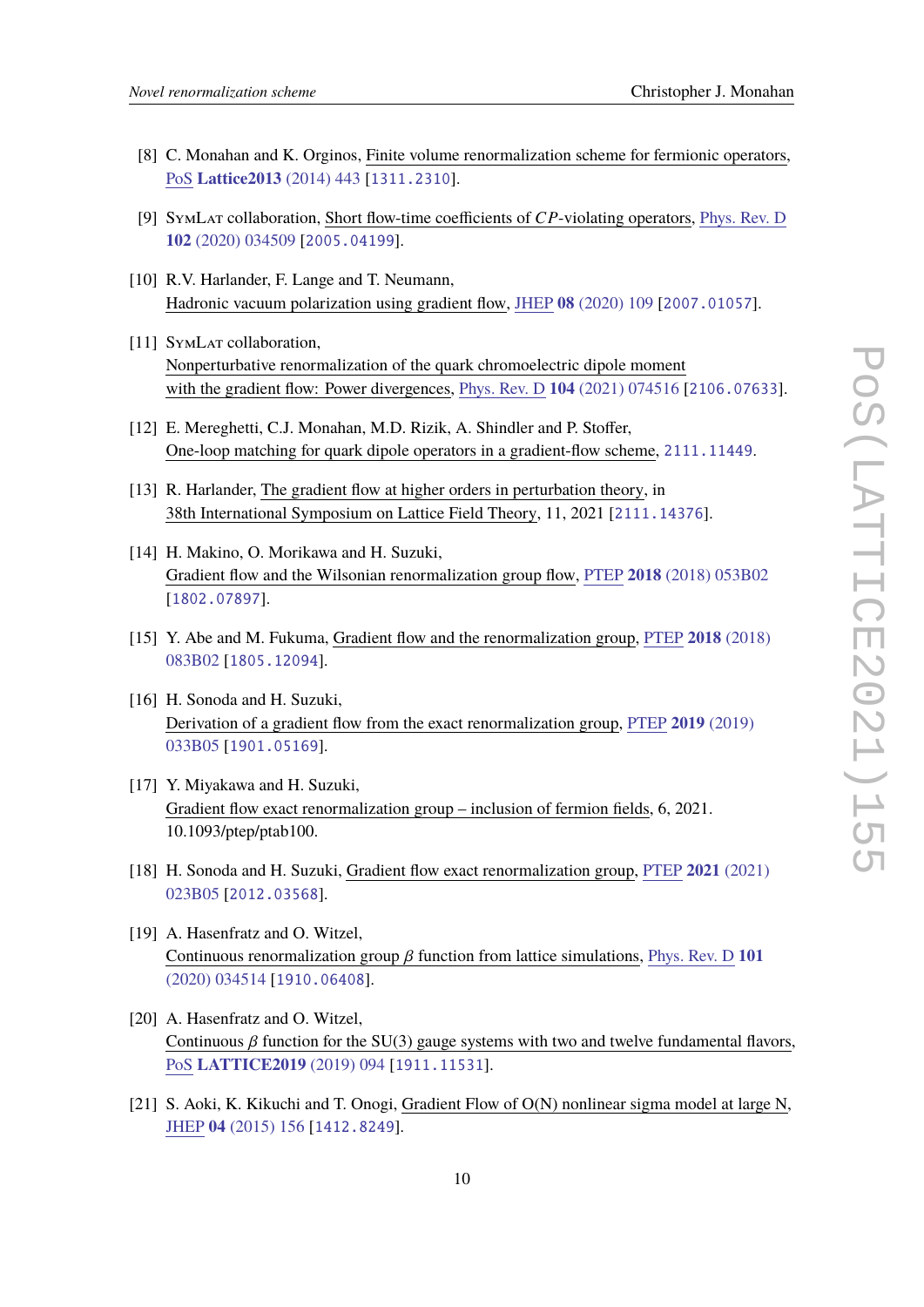- [22] Z. Fodor, K. Holland, J. Kuti, D. Nogradi and C.H. Wong, A new method for the beta function in the chiral symmetry broken phase, EPJ Web [Conf.](https://doi.org/10.1051/epjconf/201817508027) **175** [\(2018\) 08027](https://doi.org/10.1051/epjconf/201817508027) [[1711.04833](https://arxiv.org/abs/1711.04833)].
- <span id="page-10-0"></span>[23] C.T. Peterson, A. Hasenfratz, J. van Sickle and O. Witzel, Determination of the continuous  $\beta$  function of SU(3) Yang-Mills theory, in 38th International Symposium on Lattice Field Theory, 9, 2021 [[2109.09720](https://arxiv.org/abs/2109.09720)].
- <span id="page-10-1"></span>[24] R.H. Swendsen, Monte Carlo Renormalization Group, Phys. Rev. Lett. **42** [\(1979\) 859.](https://doi.org/10.1103/PhysRevLett.42.859)
- <span id="page-10-2"></span>[25] M. Lüscher, Future applications of the Yang-Mills gradient flow in lattice QCD, [PoS](https://doi.org/10.22323/1.187.0016) **[LATTICE2013](https://doi.org/10.22323/1.187.0016)** (2014) 016 [[1308.5598](https://arxiv.org/abs/1308.5598)].
- <span id="page-10-3"></span>[26] Lüscher, M., Chiral symmetry and the Yang–Mills gradient flow, JHEP **1304** [\(2013\) 123](https://doi.org/10.1007/JHEP04(2013)123) [[1302.5246](https://arxiv.org/abs/1302.5246)].
- <span id="page-10-10"></span>[27] R.V. Harlander and T. Neumann, The perturbative QCD gradient flow to three loops, [JHEP](https://doi.org/10.1007/JHEP06(2016)161) **06** [\(2016\) 161](https://doi.org/10.1007/JHEP06(2016)161) [[1606.03756](https://arxiv.org/abs/1606.03756)].
- <span id="page-10-4"></span>[28] M. Lüscher and P. Weisz, On-Shell Improved Lattice Gauge Theories, [Commun.](https://doi.org/10.1007/BF01206178) Math. Phys. **97** [\(1985\) 59.](https://doi.org/10.1007/BF01206178)
- <span id="page-10-5"></span>[29] M. Lüscher and P. Weisz, Computation of the Action for On-Shell Improved Lattice Gauge Theories at Weak Coupling, Phys. Lett. **158B** [\(1985\) 250.](https://doi.org/10.1016/0370-2693(85)90966-9)
- <span id="page-10-6"></span>[30] C. Morningstar and M.J. Peardon, Analytic smearing of SU(3) link variables in lattice QCD, Phys. Rev. **D69** [\(2004\) 054501](https://doi.org/10.1103/PhysRevD.69.054501) [[hep-lat/0311018](https://arxiv.org/abs/hep-lat/0311018)].
- <span id="page-10-7"></span>[31] R.C. Brower, H. Neff and K. Orginos, The Möbius domain wall fermion algorithm, [Comput.](https://doi.org/10.1016/j.cpc.2017.01.024) Phys. [Commun.](https://doi.org/10.1016/j.cpc.2017.01.024) **220** (2017) 1 [[1206.5214](https://arxiv.org/abs/1206.5214)].
- <span id="page-10-8"></span>[32] P. Boyle, A. Yamaguchi, G. Cossu and A. Portelli, Grid: A next generation data parallel C++ QCD library, PoS **[LATTICE2015](https://doi.org/10.22323/1.251.0023)** (2015) 023 [[1512.03487](https://arxiv.org/abs/1512.03487)].
- <span id="page-10-9"></span>[33] A. Pochinsky, Writing efficient QCD code made simpler: QA(0), PoS **[LATTICE2008](https://doi.org/10.22323/1.066.0040)** [\(2008\) 040.](https://doi.org/10.22323/1.066.0040)
- <span id="page-10-11"></span>[34] K.G. Chetyrkin, Quark mass anomalous dimension to O (alpha-s\*\*4), [Phys.](https://doi.org/10.1016/S0370-2693(97)00535-2) Lett. B **404** [\(1997\) 161](https://doi.org/10.1016/S0370-2693(97)00535-2) [[hep-ph/9703278](https://arxiv.org/abs/hep-ph/9703278)].
- <span id="page-10-12"></span>[35] ALPHA collaboration, The Running quark mass in the SF scheme and its two loop anomalous dimension, [Nucl.](https://doi.org/10.1016/S0550-3213(98)00874-8) Phys. B **545** [\(1999\) 529](https://doi.org/10.1016/S0550-3213(98)00874-8) [[hep-lat/9808013](https://arxiv.org/abs/hep-lat/9808013)].
- <span id="page-10-13"></span>[36] J. Anderson, P.J. Burns, D. Milroy, P. Ruprecht, T. Hauser and H.J. Siegel, Deploying RMACC Summit: An HPC Resource for the Rocky Mountain Region, [Proceedings](https://doi.org/10.1145/3093338.3093379) of PEARC17 **8** (2017) 1.